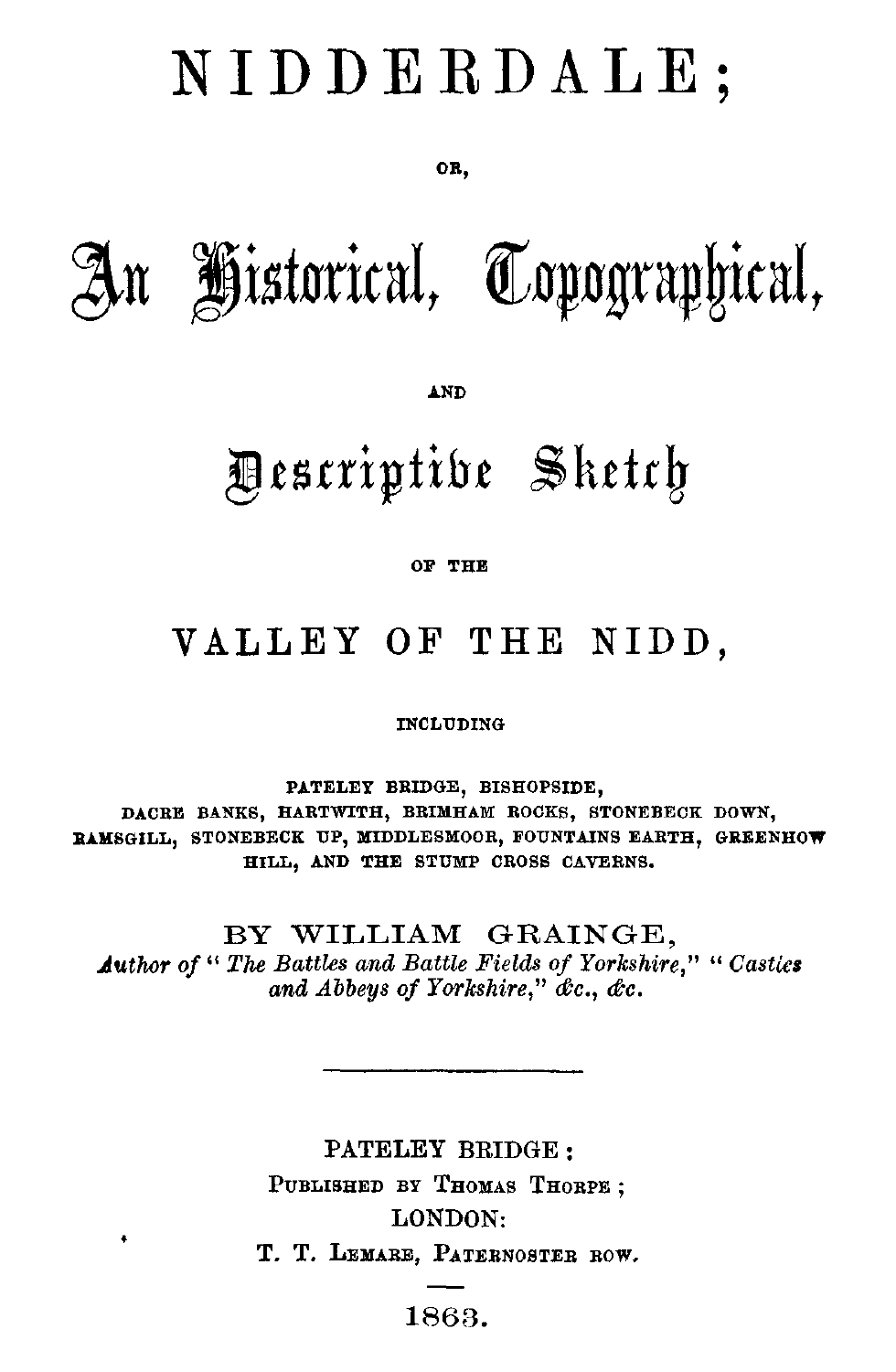### PREFACE.

—o

**LITTLE** preface is required to introduce this small book to the notice of the public, the title alone sufficiently explains its aim and objects ; that something of the kind was needed is obvious, from the fact that there is no other work in existence descriptive of the district of which this volume treats ; nor, ever has been, with the exception of a small tract by the late William Weatherhead, published in 1889 ; and which for many years has been entirely out of print. The notices of Nidderdale also in general topographical works are of the most meagre and unsatisfactory kind.

> " It lay like some unkenn'd-of-isle Beside New Holland."

The beautiful scenery and general importance of " the valley of the Nidd," are certainly deserving of a more minute and extended description than has ever yet been given of them, alike for the satisfaction of the inhabitants, as a guide to the pleasure-seeking tourist, and also as a means of making its beauties and capabilities more known to the world. This want, the publisher has undertaken to supply, at a considerable cost and risk to himself, trusting that a generous public will so far appreciate his endeavours as not to allow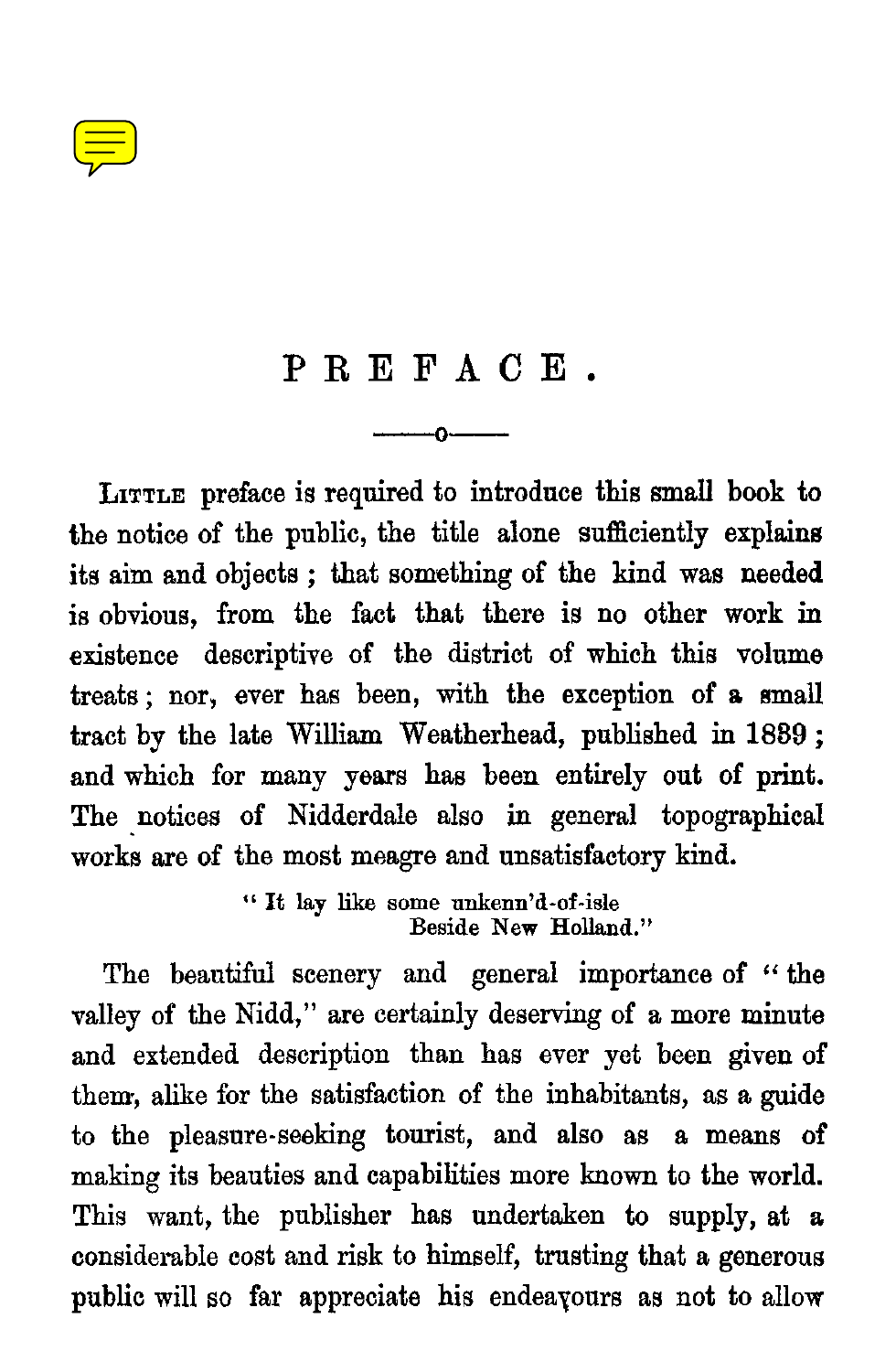him to be a loser by the undertaking. It is also with feelings of satisfaction and something of pride, that he would point to this History and Description of his native valley, as the *first book* ever printed in Nidderdale. To the friends who have assisted his labours, and aided his subscription for the illustrated edition, his best thanks are due. Errors and imperfections of necessity the book will contain, as those are inseparable from all human productions.

" Of old, those met rewards who could excel, And those were praised who but endeavoured well."

Whether he may deserve the first of these the public must decide, but he certainly does feel that he has some claim to the latter.

To the tourist and occasional visitor, it is only necessary to say that the matter of this book is arranged in such **<sup>a</sup>** manner as to suppose the whole valley to be seen in four days, making excursions from Pateley Bridge as a centre :the first, to be devoted to Pateley Bridge, Bishopside, Bewerley, Bewerley Hall, and the beauties of Ravensgill and Guy's-cliffe ; the second, to Dacre, Hartwith, and Brimham Rocks ; the third, to the upper part of the valley, including Ramsgill, Middlesmoor, Stean-beck, Goyden Pot, and the scenery in their respective neighbourhoods : the fourth, would be fully occupied in visiting and exploring the mining 'ground around Greenhow-hill, and the yet untarnished beauties of the Stump Cross Caverns.

The mineral productions and manufacturing industry of the valley have long been known, but that, the more ready access given to the " great world" by the recently opened railway,